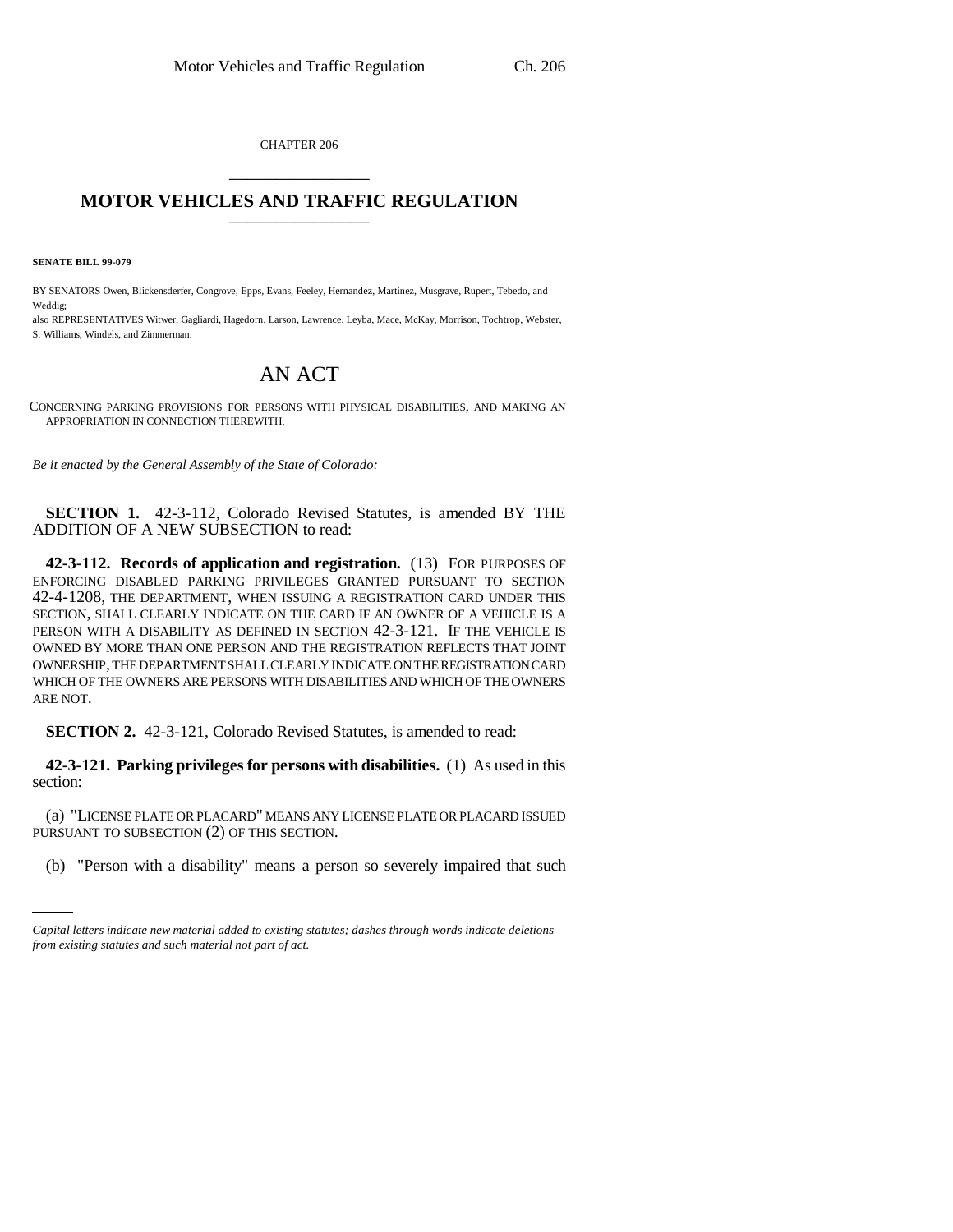## Ch. 206 Motor Vehicles and Traffic Regulation

person is unable to move from place to place without the aid of a mechanical device or who has a physical impairment verified, in writing, by the director of the division of rehabilitation (WHICH HAS BEEN ADMINISTRATIVELY CREATED BY THE DEPARTMENT OF HUMAN SERVICES) or a physician licensed to practice medicine in this state OR PRACTICING MEDICINE PURSUANT TO SECTION 12-36-106 (3) (i), C.R.S., that such impairment limits substantially the person's ability to move from place to place. Before such a verification can be made, said director or physician shall certify to the division that the standards established by THE DIRECTOR OF THE MOTOR VEHICLE DIVISION, IN CONSULTATION WITH the director of the division of rehabilitation, for such a determination have been met.

(2) (a) A person with a disability may apply to the motor vehicle division of the department for:

(I) Distinguishing license plates to be supplied at the same cost as standard plates and to be displayed on a motor vehicle owned by such person as provided in section 42-3-123. Any plates issued by the motor vehicle division pursuant to this section shall be renewed once each year in a manner to be determined by the division. The issuance of a special license plate to a person with a disability pursuant to the provisions of this subparagraph (I) shall not preclude such person from obtaining an identifying placard pursuant to the provisions of subparagraph (II) of this paragraph (a). The verification requirements of subsection (1) of this section shall be met once every three years.

(II) An identifying placard to be prominently displayed on a motor vehicle used to transport such person. ANY PLACARD VALID FOR MORE THAN NINETY DAYS ISSUED BY THE MOTOR VEHICLE DIVISION PURSUANT TO THIS SECTION SHALL HAVE PRINTED ON THE PLACARD EITHER THE COLORADO DRIVER'S LICENSE NUMBER OR THE COLORADO IDENTIFICATION CARD NUMBER OF THE PERSON OR PERSONS WITH THE DISABILITY. SUCH IDENTIFYING NUMBER SHALL BE LEGIBLE TO ANY LAW ENFORCEMENT OFFICER OR AUTHORIZED PARKING ENFORCEMENT OFFICIAL WHEN VIEWED FROM OUTSIDE THE VEHICLE. Any placard issued by the motor vehicle division pursuant to this section shall be renewed every three years in a manner to be determined by the division. The verification requirements of subsection (1) of this section shall be met each time the placard is renewed.

(III) DISABLED VETERAN SPECIAL LICENSE PLATES WITH THE IDENTIFYING FEATURE FOR A PERSON WITH A PHYSICAL IMPAIRMENT AFFECTING MOBILITY, SO LONG AS THE DISABLED PERSON MEETS THE ELIGIBILITY CRITERIA SPECIFIED IN SECTION 42-3-115.5  $(5).$ 

(a.5) Notwithstanding the verification requirements of subparagraphs  $(I)$ , and  $(II)$ , AND (III) of paragraph (a) of this subsection (2), if a renewal applicant has a permanent disability that was verified in writing by a physician licensed to practice medicine in this state OR PRACTICING MEDICINE PURSUANT TO SECTION 12-36-106(3) (i), C.R.S., and provided to the division with the original application for special A license plates PLATE or an identifying placard under this section, such applicant shall not be required to meet such verification requirement to renew such license plate or placard. If a person renews the SUCH license plates PLATE or identifying placard of and on behalf of a person with a permanent disability, the person renewing such license plates PLATE or placard shall sign an affidavit, under the penalty of perjury,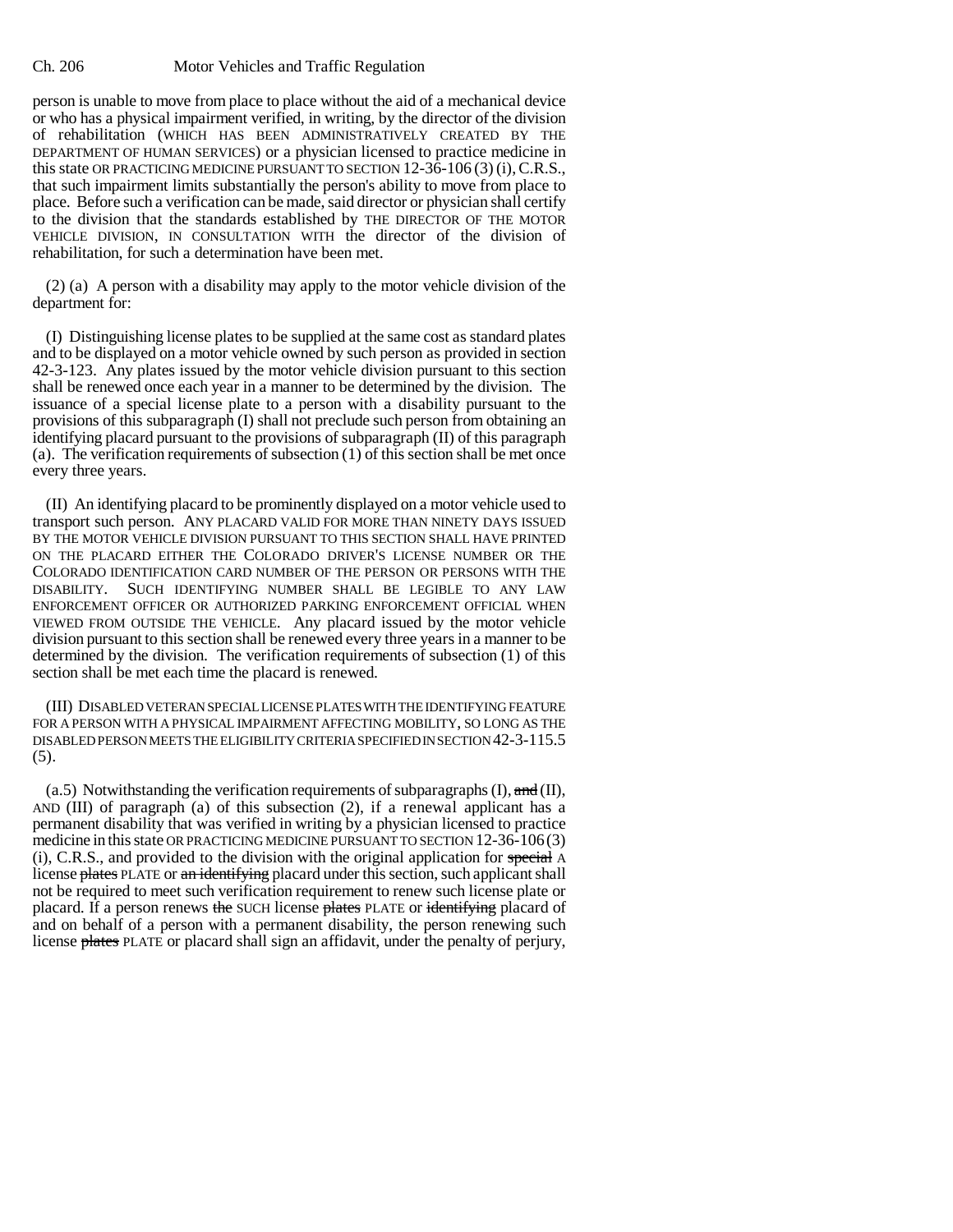attesting to the fact that the person with a permanent disability is still in need of the handicapped parking plate LICENSE PLATE or placard and stating that such license plates and PLATE OR placard shall be surrendered to the motor vehicle division upon the death of the person with a permanent disability.

(b) Such license plate or placard shall be issued to such person upon presentation to the motor vehicle division of a written statement, verified by a physician licensed to practice medicine in this state OR PRACTICING MEDICINE PURSUANT TO SECTION 12-36-106 (3) (i), C.R.S., that such person is a person with a disability. The application for a distinguishing SUCH A license plate OR PLACARD shall be sent to the motor vehicle division each year.

(c) Such license plate or placard may be revoked by the motor vehicle division upon receipt of a sworn statement from a peace officer OR AN AUTHORIZED PARKING ENFORCEMENT OFFICIAL that the person with a disability has improperly used the privilege defined in section  $42-4-1208$   $(2)$  42-4-1208. UPON A FIRST VIOLATION OF SECTION 42-4-1208, THE DEPARTMENT SHALL DENY ANY REISSUANCE OF SUCH LICENSE PLATE OR PLACARD FOR A PERIOD OF ONE YEAR FROM THE DATE OF REVOCATION. UPON A SECOND OR SUBSEQUENT VIOLATION OF SECTION 42-4-1208, THE DEPARTMENT SHALL DENY ANY REISSUANCE OF SUCH LICENSE PLATE OR PLACARD FOR A PERIOD OF AT LEAST FIVE YEARS FROM THE DATE OF THE SECOND OR EACH SUBSEQUENT REVOCATION. THE DEPARTMENT SHALL PROVIDE WRITTEN NOTIFICATION TO THE PERSON WITH A DISABILITY OF SUCH REVOCATION, WHICH NOTIFICATION SHALL CONTAIN A DEMAND FOR THE RETURN OF THE LICENSE PLATE OR PLACARD TO THE DEPARTMENT AND A WARNING THAT CONTINUED USE BY ANY PERSON SHALL BE SUBJECT TO THE PENALTY SET FORTH IN SECTION 42-4-1208 (11). THIS PARAGRAPH (c) SHALL TAKE EFFECT JULY 1, 2000, AND SHALL APPLY TO ANY VIOLATIONS OCCURRING ON OR AFTER JULY 1, 2000.

(d) The department shall establish a fee for the placards ANY PLACARD issued pursuant to paragraph (b) of this subsection (2). The fee established by the department shall not exceed the actual costs of issuing the placards, and the moneys collected by the department shall be transmitted to the state treasurer, who shall credit such moneys to the highway users tax fund.

(3) The department shall issue temporary distinguishing license permits and a temporary identifying placard to any person who is temporarily a person with a disability upon presentation to the motor vehicle division of a written statement, verified by a physician licensed to practice medicine in this state OR PRACTICING MEDICINE PURSUANT TO SECTION 12-36-106 (3) (i), C.R.S., that such person temporarily meets the definition of a person with a disability. Such permits and placard shall be valid for a period of ninety days from the date of issuance and may continually be renewed for additional ninety-day periods during the term of such disability upon resubmission of such written and verified statements. The provisions of this section including provisions regarding the privileges granted to persons with disabilities, revocation of license plates or placards, and display of license plates and placards shall apply in the case of temporary license permits and temporary placards issued under this subsection (3). FURTHER, THE REQUIREMENT THAT THE PLACARD INCLUDE A PRINTED IDENTIFICATION NUMBER AS SET FORTH IN SUBPARAGRAPH (II) OF PARAGRAPH (a) OF SUBSECTION (2) OF THIS SECTION SHALL APPLY TO BOTH TEMPORARY LICENSE PERMITS AND TEMPORARY PLACARDS ISSUED UNDER THIS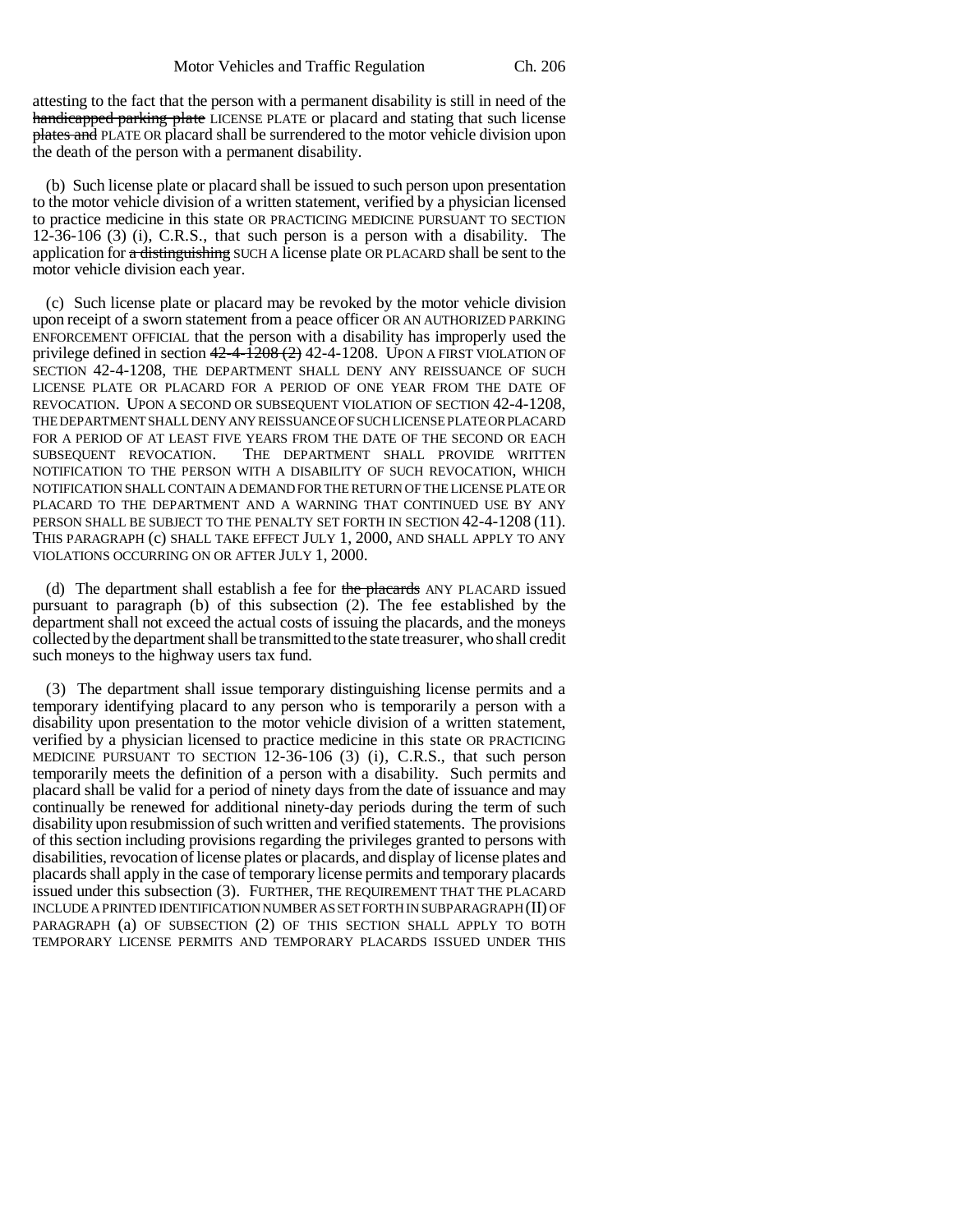SUBSECTION (3). TEMPORARY LICENSE PERMITS AND TEMPORARY PLACARDS ISSUED BY STATES OTHER THAN COLORADO SHALL BE VALID SO LONG AS THEY ARE CURRENTLY VALID IN THE STATE OF ISSUANCE AND VALID PURSUANT TO 23 C.F.R. PART 1235.

(4) UPON THE FILING OF AN APPLICATION FOR ISSUANCE OR RENEWAL OF A LICENSE PLATE OR PLACARD UNDER THIS SECTION, THE DEPARTMENT SHALL MAKE AVAILABLE TO THE APPLICANT AN INFORMATIONAL PAMPHLET OR OTHER INFORMATIONAL SOURCE DEVELOPED BY THE DEPARTMENT THAT DESCRIBES THE RIGHTS AND RESPONSIBILITIES OF THE HOLDERS OF SUCH LICENSE PLATES OR PLACARDS AND THE PARKING PRIVILEGES SET FORTH IN SECTION 42-4-1208.

**SECTION 3.** 42-4-1208, Colorado Revised Statutes, is amended to read:

**42-4-1208. Parking privileges for persons with disabilities.** (1) As used in this section:

(a) "LICENSE PLATE OR PLACARD" MEANS A LICENSE PLATE OR PLACARD ISSUED PURSUANT TO SECTION 42-3-121 (2).

(b) "Person with a disability" has the meaning provided for such term in section  $42-3-121$  (1). and includes any person who has qualified for and obtained disabled veteran special license plates with the identifying feature for a person with a physical impairment affecting mobility under section  $42-3-115.5(5)(a)(II)$ .

(2) In a jurisdiction recognizing the privilege defined by this subsection (2), a vehicle with distinguishing A license plates an identifying placard, or disabled veteran special license plates with the identifying feature for a person with a physical impairment affecting mobility under section  $42-3-115.5$  (5) (a) (II) PLATE OR A PLACARD OBTAINED PURSUANT TO SECTION 42-3-121 OR AS OTHERWISE AUTHORIZED BY SUBSECTION (4) OF THIS SECTION may be parked in public parking areas along public streets regardless of any time limitation imposed upon parking in such area; except that A JURISDICTION SHALL NOT LIMIT SUCH A PRIVILEGE TO PARK ON ANY PUBLIC STREET TO LESS THAN FOUR HOURS. THE RESPECTIVE JURISDICTION SHALL CLEARLY POST THE APPROPRIATE TIME LIMITS IN SUCH AREA. Such privilege need not apply to zones in which:

(a) Stopping, standing, or parking of all vehicles is prohibited;

(b) Only special vehicles may be parked;

(c) Parking is not allowed during specific periods of the day in order to accommodate heavy traffic.

(3) (a) A person with a disability may park in a parking space identified as being reserved for use by persons with disabilities whether on public property or private property available for public use. A placard or license plate issued to a person with a disability or disabled veteran special license plates with the identifying feature under section  $42-3-115.5$  (5) (a) (II) A LICENSE PLATE OR PLACARD OBTAINED PURSUANT TO SECTION 42-3-121 OR AS OTHERWISE AUTHORIZED BY SUBSECTION (4) OF THIS SECTION shall be displayed AT ALL TIMES on the vehicle while parked in such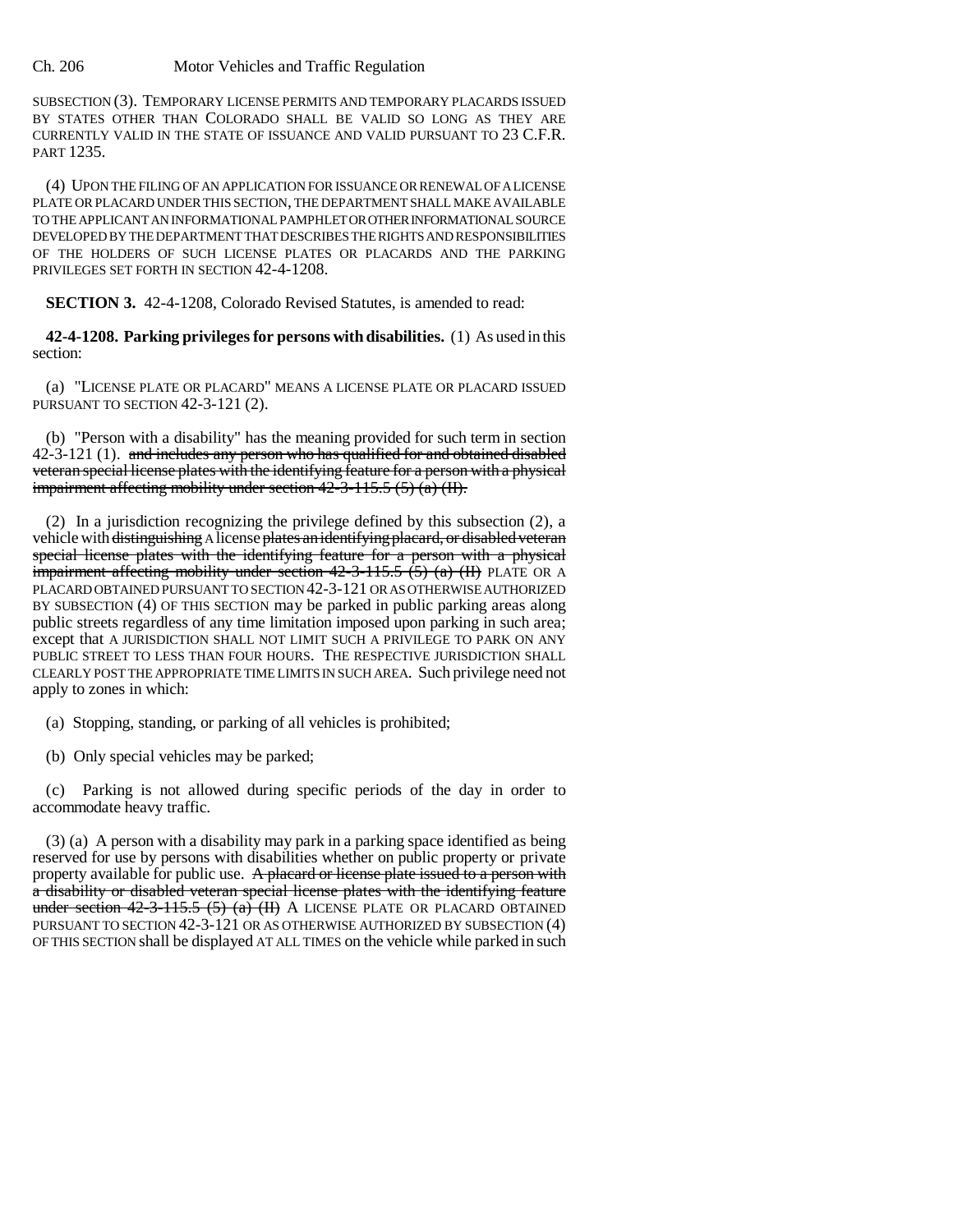space.

(b) The owner of private property available for public use may request the installation of official signs identifying parking spaces reserved for use by persons with disabilities. Such a request shall be a waiver of any objection the owner may assert concerning enforcement of this section by peace officers of any political subdivision of this state, and such officers are hereby authorized and empowered to so enforce this section, provisions of law to the contrary notwithstanding.

(c) Each parking space reserved for use by persons with disabilities whether on public property or private property shall be marked with an official upright sign, which sign may be stationary or portable, identifying such parking space as reserved for use by persons with disabilities.

(4) Persons with disabilities from states other than Colorado shall be allowed to use parking spaces for persons with disabilities in Colorado so long as such persons have valid license plates or placards from their home state including special license plates issued to disabled veterans containing the identifying feature under section  $\frac{42-3-115.5 (5) (a) (II)}{42-3-115.5 (b) (a)}$  That are also valid pursuant to 23 C.F.R. part 1235.

(5) It is unlawful for any person other than a person with a disability to park in a parking space on public or private property which THAT is clearly identified by an official sign as being reserved for use by persons with disabilities unless:

(a) Such person is parking the vehicle for the DIRECT benefit of a person with a disability TO ENTER OR EXIT THE VEHICLE WHILE IT IS PARKED IN THE SPACE RESERVED FOR USE BY PERSONS WITH DISABILITIES; and

(b) A LICENSE PLATE OR PLACARD OBTAINED PURSUANT TO SECTION 42-3-121 OR AS OTHERWISE AUTHORIZED BY SUBSECTION (4) OF THIS SECTION IS DISPLAYED IN SUCH VEHICLE.

(6) Any person who is not a person with a disability and who exercises the privilege defined in subsection (2) of this section or who violates the provisions of subsection  $(5)$  OR SUBSECTION  $(10)$  of this section commits a class B traffic infraction AND SHALL RECEIVE THE MAXIMUM FINE THEREUNDER. ANY PERSON WHO VIOLATES THIS SUBSECTION (6) BY PARKING A VEHICLE OWNED BY A COMMERCIAL CARRIER, AS DEFINED IN SECTION 42-1-102 (17), SHALL BE SUBJECT TO A FINE OF UP TO TWICE THE MAXIMUM PENALTY IDENTIFIED FOR A CLASS B TRAFFIC INFRACTION IN SECTION 42-4-1701 (3) (a) (I).

(7) Any person who is not a person with a disability and who uses a license plate or placard issued to a person with a disability pursuant to section  $42-3-121(2)$  or uses a disabled veteran special license plate issued pursuant to section 42-3-115.5 (5)  $(a)$  (H) PURSUANT TO SECTION 42-3-121 in order to receive the benefits or privileges available to a person with a disability under this section commits a class B traffic infraction AND SHALL BE SUBJECT TO A FINE OF UP TO TWICE THE MAXIMUM PENALTY IDENTIFIED FOR A CLASS B TRAFFIC INFRACTION IN SECTION 42-4-1701 (3) (a) (I).

(8) Any law enforcement officer or authorized AND UNIFORMED parking enforcement official may check the identification of any person using a license plate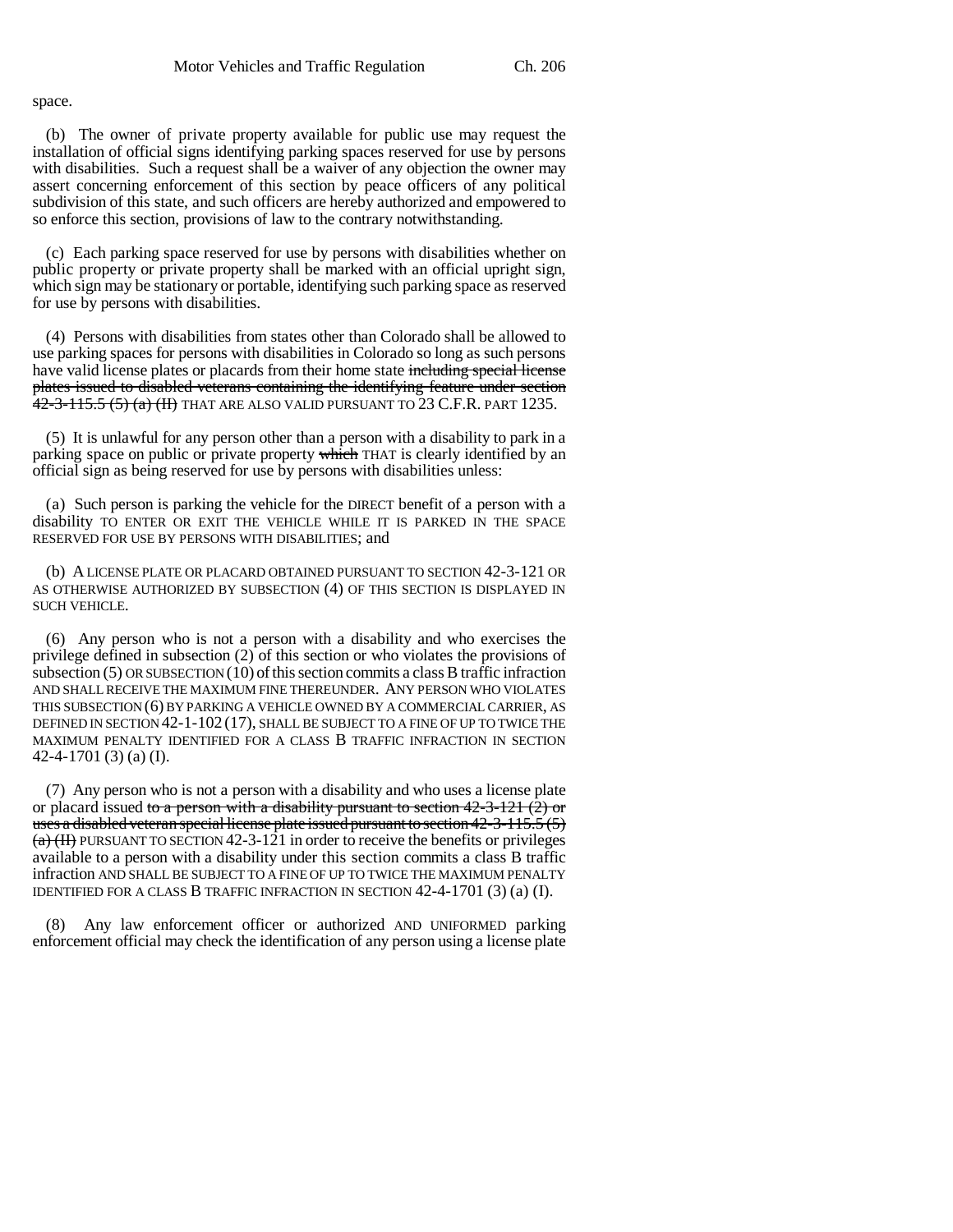or placard for persons with disabilities in order to determine whether such use is authorized.

(9) Any state agency or division thereof which THAT transports persons with disabilities may obtain a placard for persons with disabilities in the same manner provided in this section for any other person. In the event that such a placard is used by any employee of such state agency or division when not transporting persons with disabilities, the executive director of such agency AND THE OFFENDING EMPLOYEE shall be subject to a fine of fifty ONE HUNDRED dollars. THE PROVISIONS OF THIS SUBSECTION (9) SHALL APPLY TO ANY CORPORATION OR INDEPENDENT CONTRACTOR AS DETERMINED BY RULE OF THE DEPARTMENT TO BE ELIGIBLE TO TRANSPORT PERSONS WITH DISABILITIES; EXCEPT THAT THE CHIEF EXECUTIVE OFFICER OR AN EQUIVALENT OF THE CORPORATION OR INDEPENDENT CONTRACTOR AND THE OFFENDING EMPLOYEE SHALL BE SUBJECT TO THE FINE.

(10) IT IS UNLAWFUL FOR ANY PERSON TO PARK A VEHICLE SO AS TO BLOCK REASONABLE ACCESS TO CURB RAMPS OR PASSENGER LOADING ZONES, AS IDENTIFIED IN 28 C.F.R. PART 36 (APPENDIX A), THAT ARE CLEARLY IDENTIFIED AND ARE ADJACENT TO A PARKING SPACE RESERVED FOR USE BY PERSONS WITH DISABILITIES UNLESS SUCH PERSON IS LOADING OR UNLOADING A PERSON WITH A DISABILITY.

(11) ANY PERSON WHO KNOWINGLY AND FRAUDULENTLY OBTAINS, POSSESSES, USES, OR TRANSFERS A PLACARD ISSUED TO A PERSON WITH A DISABILITY PURSUANT TO SECTION 42-3-121 OR KNOWINGLY MAKES, POSSESSES, USES, OR TRANSFERS WHAT PURPORTS TO BE, BUT IS NOT, A PLACARD ISSUED TO A PERSON WITH A DISABILITY PURSUANT TO SECTION 42-3-121 IS GUILTY OF A MISDEMEANOR AND IS SUBJECT TO THE CRIMINAL AND CIVIL PENALTIES PROVIDED UNDER SECTION 42-6-139(3) AND (4). ANY PERSON WHO KNOWINGLY AND WILLFULLY RECEIVES REMUNERATION FOR COMMITTING A MISDEMEANOR PURSUANT TO THIS SUBSECTION (11) SHALL BE SUBJECT TO TWICE THE CIVIL AND CRIMINAL FINE THAT WOULD OTHERWISE BE IMPOSED.

(12) (a) CERTIFICATION OF THE ENTRY OF JUDGMENT FOR EACH VIOLATION OF SUBSECTION (6), (7), OR (11) OF THIS SECTION SHALL BE SENT BY THE ENTERING COURT TO THE DEPARTMENT.

(b) UPON RECEIPT OF CERTIFICATION OF A FIRST OR SECOND ENTRY OF JUDGMENT FOR A VIOLATION OF SUBSECTION (6), (7), OR (11) OF THIS SECTION OR UPON INDEPENDENT VERIFICATION OF SUCH A VIOLATION BY THE DEPARTMENT, THE DEPARTMENT SHALL NOTIFY THE PERSON WITH A DISABILITY TO WHOM THE LICENSE PLATE OR PLACARD WAS ISSUED THAT SUCH LICENSE PLATE OR PLACARD WILL BE REVOKED AS PROVIDED IN SECTION 42-3-121 (2) (c) UPON CERTIFICATION OR INDEPENDENT VERIFICATION OF THE THIRD SUCH ENTRY OF JUDGMENT.

(c) UPON RECEIPT OF CERTIFICATION OF A THIRD ENTRY OF JUDGMENT FOR A VIOLATION OF SUBSECTION (6), (7), OR (11) OF THIS SECTION BY ANY PERSON, THE DEPARTMENT SHALL WITHHOLD THAT PERSON'S VEHICLE REGISTRATION UNTIL SUCH TIME AS ANY FINES IMPOSED FOR THE VIOLATIONS HAVE BEEN PAID.

(d) UPON RECEIPT OF CERTIFICATION OR INDEPENDENT VERIFICATION OF SUCH THIRD ENTRY OF JUDGMENT, THE DEPARTMENT SHALL REVOKE SAID LICENSE PLATE OR PLACARD AS PROVIDED IN SECTION 42-3-121 (2) (c).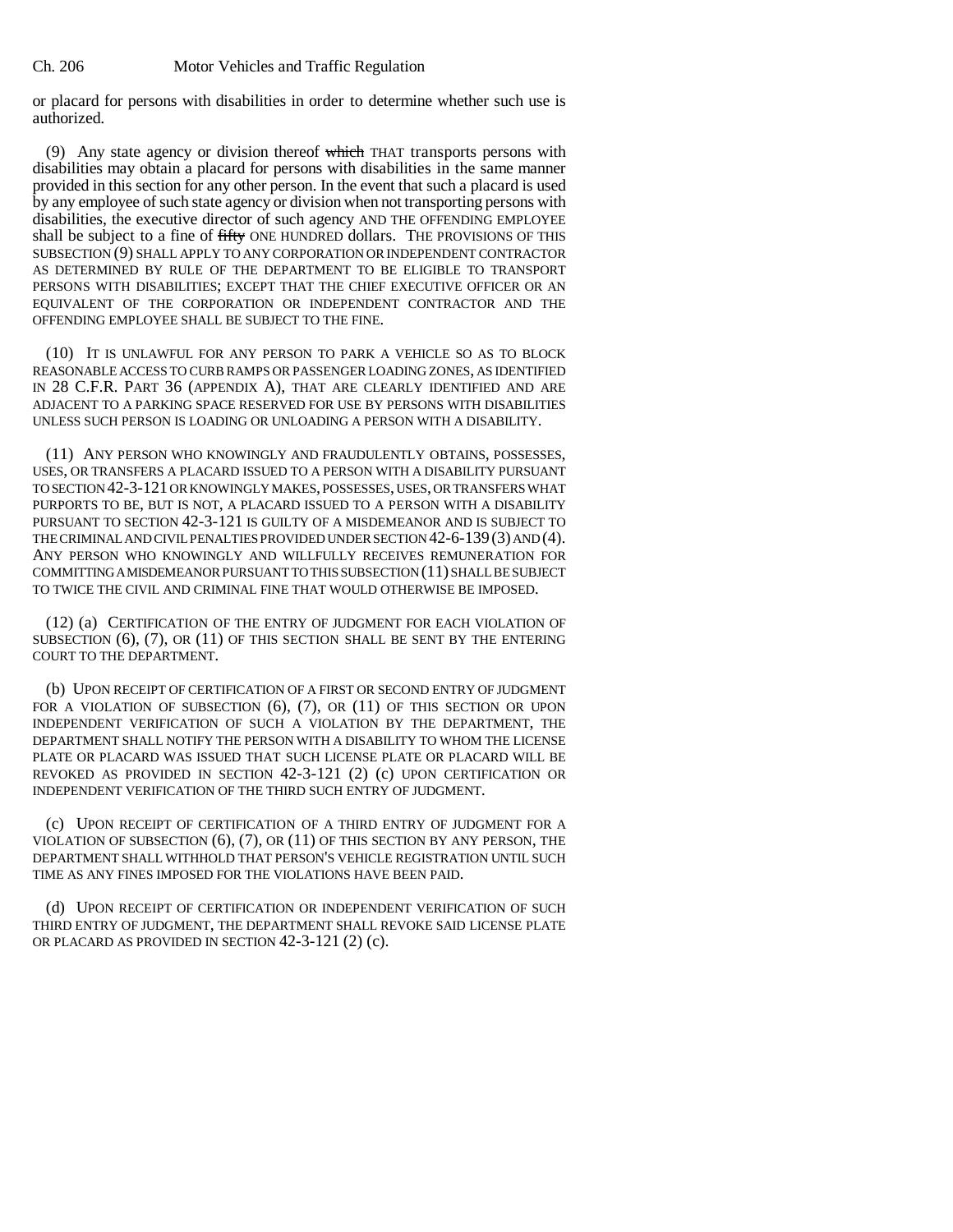(e) THIS SUBSECTION (12) SHALL TAKE EFFECT JULY 1, 2000, AND SHALL APPLY TO ANY VIOLATIONS OCCURRING ON OR AFTER JULY 1, 2000.

(13) (a) FOR PURPOSES OF THIS SUBSECTION (13), "HOLDER" MEANS A PERSON WITH A DISABILITY AS DEFINED IN SECTION 42-3-121 (1) (b) WHO HAS LAWFULLY OBTAINED A LICENSE PLATE OR PLACARD ISSUED PURSUANT TO SECTION 42-3-121 (2) OR AS OTHERWISE AUTHORIZED BY SUBSECTION (4) OF THIS SECTION.

(b) NOTWITHSTANDING ANY OTHER PROVISION OF THIS SECTION TO THE CONTRARY, A HOLDER IS LIABLE FOR ANY PENALTY OR FINE AS SET FORTH IN THIS SECTION OR SECTION 42-3-121 OR FOR ANY MISUSE OF A DISABLED LICENSE PLATE OR PLACARD, INCLUDING THE USE OF SUCH PLATE OR PLACARD BY ANY PERSON OTHER THAN A HOLDER, UNLESS THE HOLDER CAN FURNISH SUFFICIENT EVIDENCE THAT THE LICENSE PLATE OR PLACARD WAS, AT THE TIME OF THE VIOLATION, IN THE CARE, CUSTODY, OR CONTROL OF ANOTHER PERSON WITHOUT THE HOLDER'S KNOWLEDGE OR CONSENT.

(c) A HOLDER MAY AVOID THE LIABILITY DESCRIBED IN PARAGRAPH (b) OF THIS SUBSECTION (13) IF, WITHIN A REASONABLE TIME AFTER NOTIFICATION OF THE VIOLATION, THE HOLDER FURNISHES TO THE PROSECUTORIAL DIVISION OF THE APPROPRIATE JURISDICTION THE NAME AND ADDRESS OF THE PERSON WHO HAD THE CARE, CUSTODY, OR CONTROL OF SUCH LICENSE PLATE OR PLACARD AT THE TIME OF THE VIOLATION OR THE HOLDER REPORTS SAID LICENSE PLATE OR PLACARD LOST OR STOLEN TO BOTH THE APPROPRIATE LOCAL LAW ENFORCEMENT AGENCY AND THE DEPARTMENT.

**SECTION 4.** 42-4-1701 (4) (a) (I) (M), Colorado Revised Statutes, is amended to read:

**42-4-1701. Traffic offenses and infractions classified - penalties - penalty and surcharge schedule.** (4) (a) (I) Except as provided in paragraph (c) of subsection (5) of this section, every person who is convicted of, who admits liability for, or against whom a judgment is entered for a violation of any provision of this title to which the provisions of paragraph (a) or (b) of subsection (5) of this section apply shall be fined or penalized, and have a surcharge levied thereon pursuant to section 24-4.2-104 (1) (b) (I), C.R.S., in accordance with the penalty and surcharge schedule set forth in sub-subparagraphs  $(A)$  to  $(P)$  of this subparagraph  $(I)$ ; or, if no penalty or surcharge is specified in the schedule, the penalty for class A and class B traffic infractions shall be fifteen dollars, and the surcharge shall be two dollars. These penalties and surcharges shall apply whether the defendant acknowledges the defendant's guilt or liability in accordance with the procedure set forth by paragraph (a) of subsection (5) of this section or is found guilty by a court of competent jurisdiction or has judgment entered against the defendant by a county court magistrate. Penalties and surcharges for violating specific sections shall be as follows:

| <b>Section Violated</b> | <b>Penalty</b> | <b>Surcharge</b> |
|-------------------------|----------------|------------------|
|                         |                |                  |

(M) **Parking violations:**